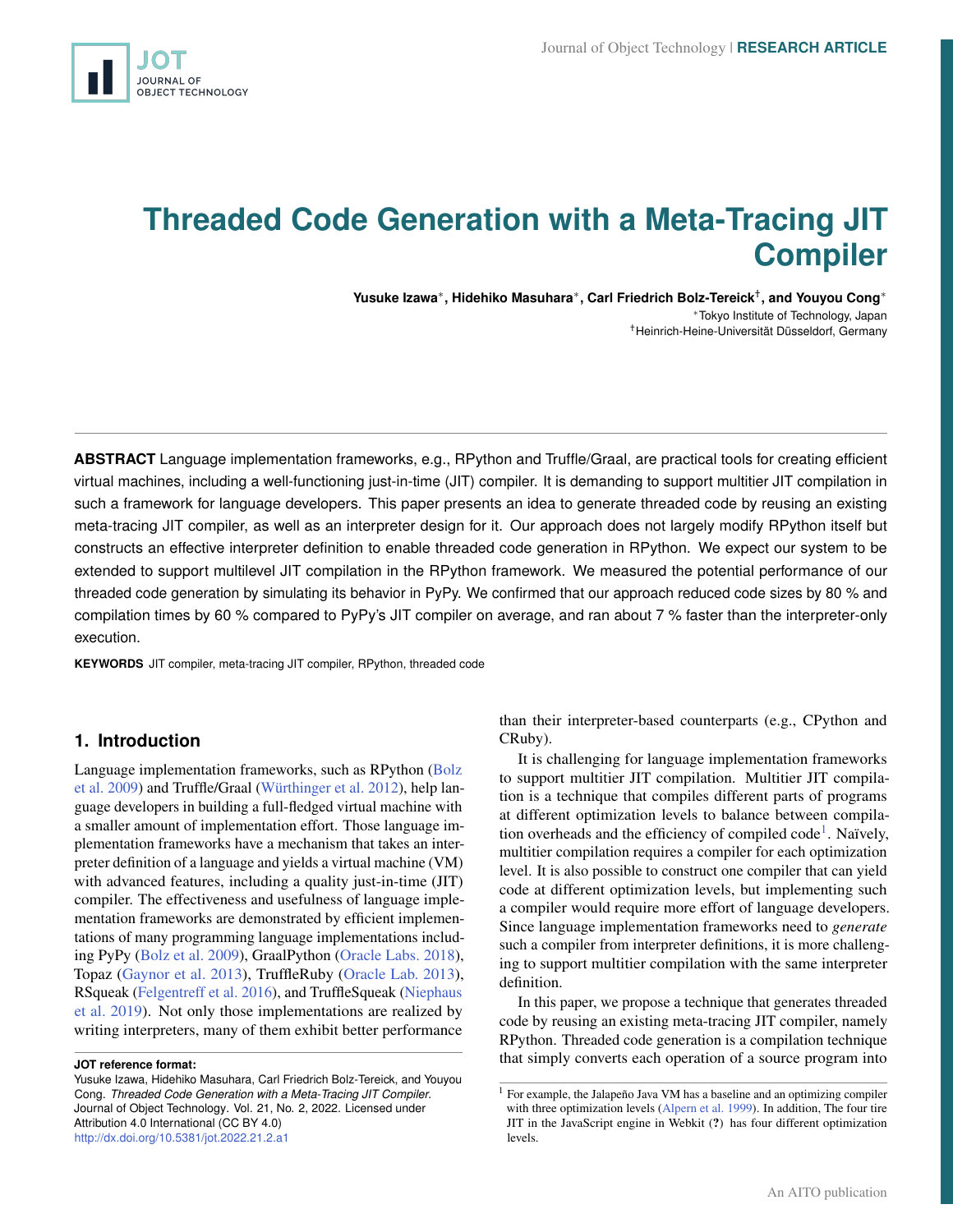a call to a respective handler function. Some multitier VMs use threaded code generation as the baseline compiler since its compilation speed is extremely fast. Our idea is to use existing RPython's engine (i.e., the meta-tracing compilation machinery) for threaded code generation so that it will serve as the baseline JIT compiler for RPython-based language implementations. We expect that our threaded code generation should be placed between an interpreter execution and a tracing JIT execution since it is just baseline compilation. Given that context, the threaded code compilation should reduce a compilation code size to compile it fast. Although this paper focuses on threaded code generation, we hope that our approach would be able to be extended to compilation at different optimization levels in the future.

The proposal of the paper is positioned as an application of our *meta-hybrid JIT compiler framework* project [\(Izawa &](#page-9-4) [Masuhara](#page-9-4) [2020\)](#page-9-4) to a production-level language implementation framework, namely the RPython-backend for PyPy [\(Rigo](#page-10-4) [& Pedroni](#page-10-4) [2006\)](#page-10-4) in the context of threaded code generation. In contrast to our original proposal [\(Izawa & Masuhara](#page-9-4) [2020\)](#page-9-4) that is based on a simple experimental language implementation framework, this paper realizes threaded code generation on a production level language implementation framework by mostly reusing the existing implementation that does not consider threaded code generation or other levels of optimization at all. In other words, this approach doesn't need to modify the RPython's compilation engine too much, but we realize it just by preparing a specific interpreter definition and implement a new trace compilation engine that share almost all the code base (details are explained in Section [3\)](#page-2-0).

In this paper, we make the following contributions:

- an idea to build a method-based threaded code generator on top of RPython,
- an implementation design to realize a method-based threaded code generation with a meta-tracing JIT compiler, and
- measuring the potential performance of the generated threaded code through preliminary experiments in PyPy.

The rest of this paper is organized as follows. Section [2](#page-1-0) shows the background. Section [3](#page-2-0) explains the idea of realizing a method-based baseline JIT compiler on top of RPython. In Section [4,](#page-5-0) through preliminary benchmark experiments, we discuss how well our threaded code generation performs in practice, and what kind of programs it should be applied to. Section [5](#page-7-0) presents the related work and Section [6](#page-9-5) concludes this paper.

# <span id="page-1-0"></span>**2. Background**

This section briefly gives an overview of a language implementation framework, and the meta-tracing JIT compiler in PyPy/RPython as well as threaded code.

## **2.1. Language Implementation Framework**

A language implementation framework is a tool that generates a high-performance VM from an interpreter definition. In a traditional development way, programming language developers

```
jitdriver = JitDriver (reds=['self'],
                  greens=['pc', 'bytecode'])
3
  def interp (self):
      pc = 0while True:
          jitdriver.jit_merge_point (
              self=self, pc=pc,
               bytecode=bytecode)
          10 opcode = bytecode [ pc ]
          pc += 112 if opcode == ADD:
13 \cdot \cdot \cdot14 elif opcode == JUMP:<br>15 t = ord(bvtecode)t = ord(bytecode [pc])
16 pc += 1<br>17 if t < rif t < pc:
18 jitdriver.can_enter_jit (
                      self = self , pc = t,
                      bytecode=bytecode)
21 pc = t
```
**Listing 1** A simple example of a bytecode interpreter written in RPython

22  $\cdots$ 

have to implement VM components, such as an interpreter, JIT compiler, memory management model, etc., from scratch for each language. However, by using a language implementation framework developers need to write only an interpreter by using a language implementation framework when they build a language.

There are two state-of-the-art frameworks called RPython and Truffle/Graal. RPython [\(Rigo & Pedroni](#page-10-4) [2006\)](#page-10-4) is a part of the PyPy project; PyPy is generated from the RPython framework. On the other hand, Truffle/Graal [\(Würthinger et al.](#page-10-0) [2012\)](#page-10-0) is a part of GraalVM project that is being developed by Oracle Lab. They are successful in generating high-performance language implementations for Python (?[Oracle Labs.](#page-10-1) [2018\)](#page-10-1), PHP [\(Fijałkowski et al.](#page-9-6) [2014\)](#page-9-6), Ruby [\(Gaynor et al.](#page-9-1) [2013;](#page-9-1) [Oracle](#page-10-2) [Lab.](#page-10-2) [2013\)](#page-10-2), R [\(Oracle Lab.](#page-10-5) [2015\)](#page-10-5), and so on.

RPython and Truffle/Graal require different interpreter definition styles; a bytecode interpreter and an abstract-syntax-tree (AST) interpreter, respectively. In addition, to enable JIT compilation and other optimizations, framework users have to follow the implementation manners that are provided by the frameworks. For example, at least, RPython users have to write hint functions at a right place (details are shown in Section [2.2\)](#page-1-1), and Truffle/Graal users should define AST nodes by inheriting Node class which provides Truffle/Graal and override execute method inside their defined AST nodes.

## <span id="page-1-1"></span>**2.2. PyPy/RPython and Meta-tracing JIT Compiler**

PyPy is an implementation of Python language, based on the RPython [\(Rigo & Pedroni](#page-10-4) [2006\)](#page-10-4) compiler. It has a highperformance tracing JIT compiler, which is not directly implemented but generated by the RPython compiler. The RPython compiler accepts a bytecode interpreter written in RPython. A meta-tracing JIT compiler [\(Bolz et al.](#page-9-0) [2009\)](#page-9-0) keeps track of the execution of a user-defined interpreter and compiles a hot loop of a target language.

Listing [1](#page-1-2) is an example definition that a language developer needs to write in RPython. Note that a language developer needs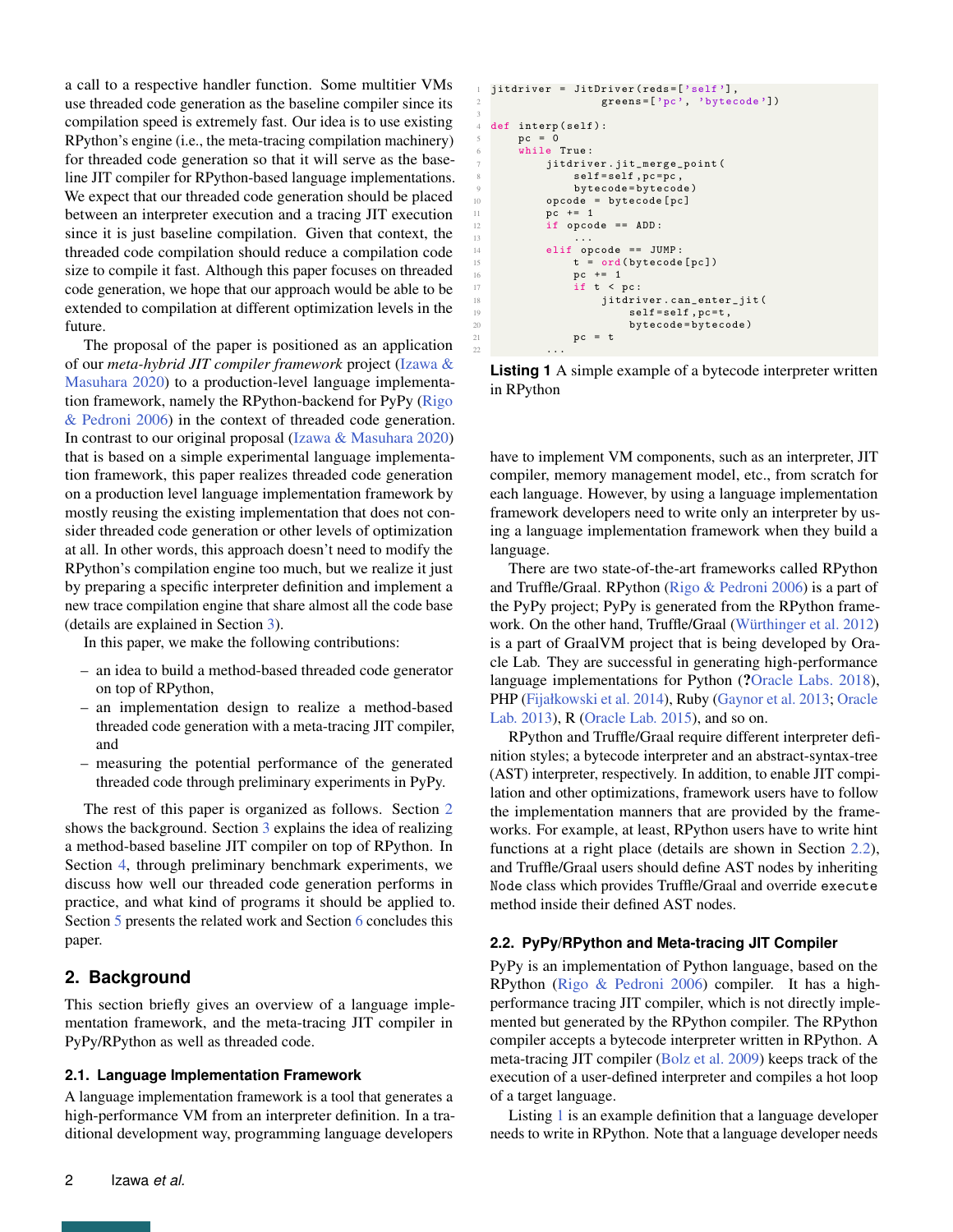<span id="page-2-1"></span>

**Figure 1** An overview of how threaded code works.

to define jitdriver for telling the necessary information to RPython's meta-tracing JIT compiler. There are also special functions, namely jit\_merge\_point and can\_enter\_jit. jit\_merge\_point and can\_enter\_jit should be placed at the beginnings of a bytecode dispatch loop and where back-edge instruction occurs (e.g., the end of JUMP definition in Listing [1\)](#page-1-2), respectively.

#### **2.3. Threaded Code**

Threaded code [\(Bell](#page-9-7) [1973;](#page-9-7) [Hong](#page-9-8) [1992\)](#page-9-8) is a technique to improve the performance of a bytecode interpreter. The interpreter separately defines *handler functions* for all bytecode instructions as shown on the right-hand side in Figure [1.](#page-2-1) A program is a sequence of call instructions to handlers as shown on the lefthand side. Executing a threaded code-based program reduces the number of indirect branching that significantly pose a performance penalty at runtime because of branch mispredictions [\(Ertl](#page-9-9) [& Gregg](#page-9-9) [2003\)](#page-9-9).

# <span id="page-2-0"></span>**3. The Compilation Tactic of RPython's Baseline JIT**

In this section, we present how to realize method-based baseline JIT strategy on top of RPython without implementing a compilation engine from scratch.

The objective of introducing threaded code is for less startup and compilation time in the  $RP$ ython<sup>[2](#page-0-0)</sup>. In general, a tracing JIT compiler automatically inlines function calls and applies several optimizations to a trace. The longer the trace you get and the better native code you want to generate, the longer the compilation time. In contrast, threaded code generation only leaves the call instruction to a subroutine, so tracing doesn't consume much time. We also apply only simple optimizations such as constant-folding and removing duplicated operations to the obtained trace from the threaded code generator, so we can reduce the compilation time than a normal tracing mode.

#### **3.1. The Compilation Principle**

Our threaded code generation is achieved by carefully controlling the RPython's meta-tracing compiler and reconstructing a control flow from the resulted trace. We realize it just by preparing a model of a specific interpreter definition (called *method-traversal interpreter*) and a new trace compilation mechanism (called *trace-stitching*). Below, we explain our approach by comparing our approach against a typical JIT compilation process in RPython.

When RPython compiles a base-program executed by an interpreter, it

- starts compiling at the beginning of a loop, which is dynamically detected;
- for each operation in the base program, follows into the respective handler body in the interpreter, which effectively eliminates "interpretation" (i.e., code dispatching and operand manipulation) by the interpreter;
- at a function call in the base program, follows into the body of the callee function, which effectively achieves function inlining;
- at a conditional expression in the base program, follows only one of the branch with emitting a *guard* operation for other branches; and
- at a conditional branch in the handler (including selection of an arithmetic operation based on operands' runtime types), traces only one of the branch to achieve effective type-specialization;

#### finishes compiling at the end of the loop.

Our threaded code generation operates the RPython compiler so that it

- starts compiling at the beginning of a method/function in the base-program<sup>[3](#page-0-0)</sup>;
- for each operation in the base-program, follows the code dispatching part of the interpreter, but does not trace into the handler body but emits a call instruction to the respective handler;
- at a function call in the base-program, emits a call instruction and continues tracing of the operations after the functional call;
- at a conditional expression in the base-program, follows *all* branches;
- at a conditional branch in the handler  $-$  this will not happen since the compiler does not trace the inside of handlers; and

finishes compiling at the end of the method/function.

<sup>2</sup> An alternative approach to improve warm-up performance is to improve the dispatching mechanism of an interpreter, for example, by using threaded jumps. It would not be easy to realize such approaches in RPython as it currently assumes more straightforwardly written interpreters.

<sup>&</sup>lt;sup>3</sup> Whether the system uses threaded code generation or not is an open issue that we will consider in the future. For the time being, we merely assume that the threaded code generator is invoked for a particular base-program method/function.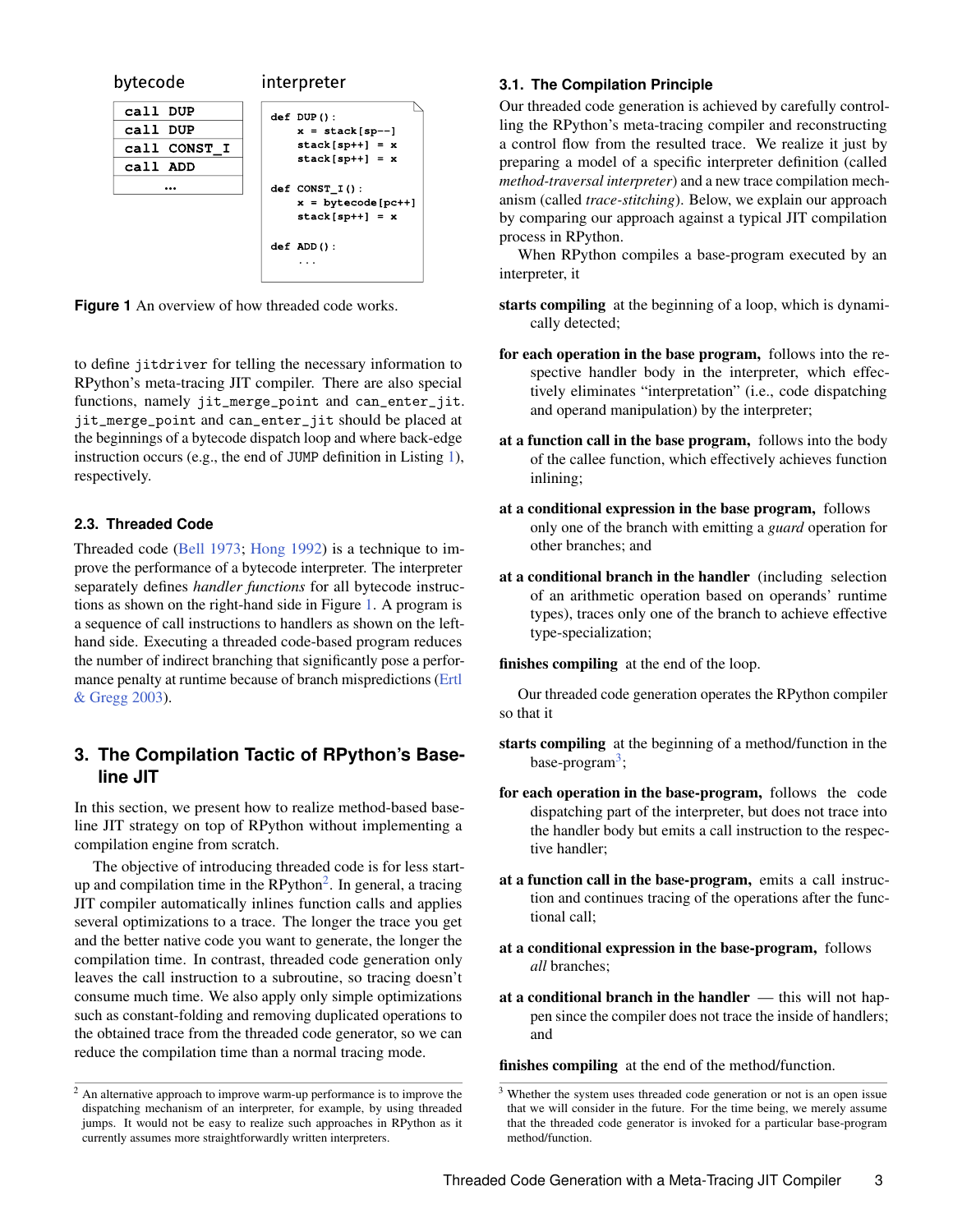<span id="page-3-0"></span>

<span id="page-3-1"></span>**Figure 2** A sketch of how RPython method-based baseline JIT compiler works. From the target function in the left-hand side, it generates the trace tree shown in the right-hand side.



**Figure 3** Tracing the entire of a function with methodtraversal interpreter.

To drive the RPython compiler like that, our proposal consists of the following three techniques:

- The *method-traversal interpreter* technique. We write an interpreter to let the tracing mechanism of RPython traverse all execution paths in a base-program method/function. We achieve this behavior by merely defining the interpreter in a specific way, but not modifying the existing RPython infrastructure.
- The hinting technique. We let the RPython compiler not trace inside of handlers and the callee of a function/method call in a base-program. This is also achieved by placing existing RPython annotations into the interpreter definition.
- The *trace stitching* technique. We reconstruct the original control flow of a base-program function/method from a recorded trace. Since the method-traversal interpreter technique will yield a straight-line trace that covers all the execution paths, this technique will split the trace into basic blocks and then connect them together by using branch and jump instructions. This is achieved by adding a postprocessing module into the RPython tracer.

Figure [2](#page-3-0) shows a high-level example of RPython baseline JIT compiler. The left-hand side of Figure [2](#page-3-0) represents the control

```
@dont_look_inside
  def tla_ADD (self, pc):
      x, y = self.pop(), self.pop()
      self. push(y.add(x))return pc
6
7 @dont_look_inside
8 def tla_CONST_INT(self, pc):<br>9 arg = ord(self.bytecode[pc])
10 self.push (W_IntObject (int(arg)))
11 return pc + 1
12
13 driver = JitDriver (reds=['self'],
14 greens = ['pc','bytecode','traverse_stack'])
15
16 class Frame:<br>17 def inte
      def interp ( self, pc, traverse_stack ):
18 while True:
19 driver . jit_merge_point (
20 bytecode = self . bytecode , pc =pc , self = self ,
21 traverse_stack=traverse_stack)<br>22 opcode = ord(self.bvtecode[pc])
              opcode = ord(self.bytecode[pc])23 pc += 1
24 if opcode == ADD :
pc = self.tla_{ADD}(pc)26 elif opcode == JUMP :
27 \ldots28 elif opcode == RET:
29 \cdotselif opcode == JUMP_IF:
31 ...
```
**Listing 2** Skeleton of method-traversal interpreter and subroutines decorated with dont\_look\_inside.

flow of a target function.  $B - C - E$  is a conditional branch, D is a back-edge instruction, and F is a return. The compiler finally generates a trace tree  $4$ , which covers a function body as shown in the right-hand side of Figure [2.](#page-3-0) In contrast to trace-based compilation, it keeps the original control flow, we can see that the bodies of subroutines are not inlined but call instructions to them are left.

To produce such a trace tree, the tracer of RPython baseline JIT has to sew and stitch generated traces. We call this behavior *trace tailoring*. Technically speaking, the compiler traces a special instrumented interpreter namely *method-traversal interpreter*. Since the obtained trace from the method-traversal interpreter ignores the original control flow, we have to restore

<sup>&</sup>lt;sup>4</sup> Each trace has a linear control flow, but they are compiled as a bridge.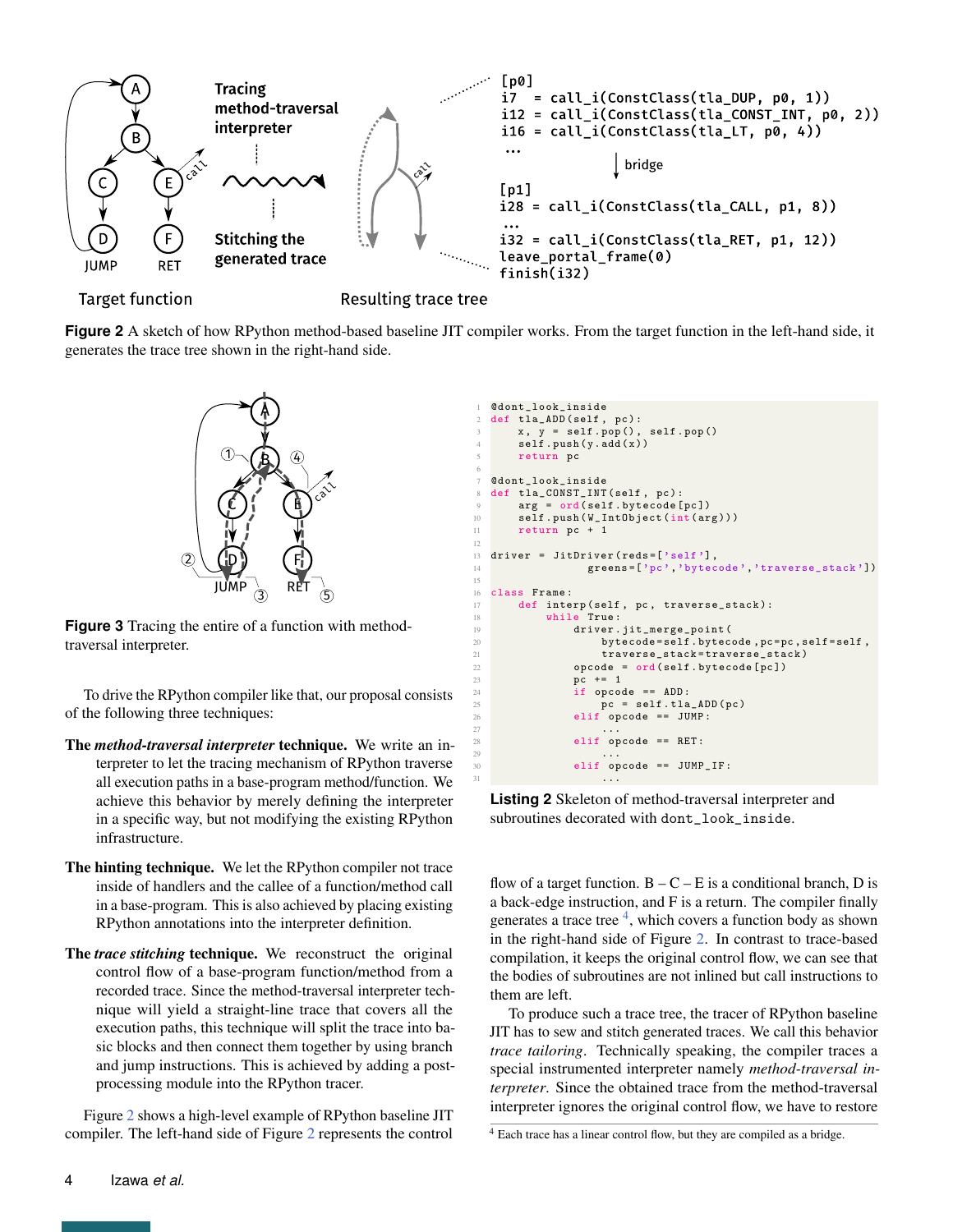<span id="page-4-0"></span>

<span id="page-4-2"></span>

| $\mathbf{1}$   | if opcode == $JUMP_I$ :            |
|----------------|------------------------------------|
| 2              | $target = ord(self.bytecode[pc])$  |
| 3              | $e = self.pop()$                   |
| $\overline{4}$ | if $self._i s _true(e):$           |
| 5              | if $we_ are_jitted()$ :            |
| 6              | $pc$ += 1                          |
| 7              | # save another direction           |
| 8              | $traverse\_stack = t\_push($       |
| Q              | pc, traverse_stack)                |
| 10             | else:                              |
| 11             | if $t < pc$ :                      |
| 12             | driver.can_enter_jit(pc=target,    |
| 13             | bytecode=self.bytecode, self=self, |
| 14             | traverse_stack=traverse_stack)     |
| 15             | $pc = target$                      |
| 16             | else:                              |
| 17             | if we_are_jitted():                |
| 18             | # save another direction           |
| 19             | $traverse_stack = t_push(target,$  |
| 20             | traverse_stack)                    |
| 21             | $pc$ += 1                          |

**Listing 5** Definition of JUMP\_IF.

it. To rebuild the original control flow, in the next phase, the baseline JIT compiler stitches the generated trace. We call this technique *trace stitching*. In the next sections, we will explain method-traversal interpreter and trace stitching, respectively.

#### **3.2. Method-traversal Interpreter**

We propose method-traversal interpreter, a specially instrumented interpreter for the baseline JIT compiler. It works as an abstract interpreter because it follows complete control flow graph by exploring both sides of a conditional branch.

The skeleton of method-traversal interpreter is shown in Listing [2.](#page-3-2) All handlers that are shown at the top of the listing, are decorated by dont\_look\_inside hint which tells the tracer not to trace the function body. Furthermore, specific areas are written in the then block of we\_are\_jitted. This hint function returns True after entering tracing. Therefore, the resulting trace has only call instructions to subroutines.

Figure [3](#page-3-1) shows how method-traversal interpreter traverses a function body with respect to the bytecode denotes in Listing [3](#page-4-0) and [4.](#page-4-1) In Figure [3,](#page-3-1) the gray-colored dotted line means a generated trace with the method-traversal interpreter. Normally, a tracing JIT only follows an executed side of the conditional branch. In contrast, the baseline JIT tracer follows the both sides. To enable it, method-traversal interpreter manages a special stack data structure called traverse\_stack. It only stores program counters, so it is marked as *green* and finally removed from the resulting trace.

```
1 @dont_look_inside
2 def cut_here ( self , pc ):
3 "A pseudo function for trace stitching "
        return pc
 5
   if opcode == JUMP :
        t = ord(self.bytecode[pc])if ve_ = are_jitted():
             if t_is_empty(traverse_stack):
10 pc = t<br>11 else:
             else :
12 pc, traverse_stack = traverse_stack.t_pop()<br>
\# call pseudo function
13 \# call pseudo function<br>
p c = cut_{\text{here}}(pc)14 pc = cut_here (pc)<br>15 else:
        else :
\begin{array}{ccccc}\n 16 & & \text{if } t < pc: \\
 17 & & \text{if } \text{tdri}\n \end{array}jitdriver.can_enter_jit (
18 bytecode=self.bytecode, pc=t, self=self,<br>19 traverse_stack=traverse_stack)
                       traverse_stack=traverse_stack)
20 pc = t
```
**Listing 6** Definition of JUMP.

<span id="page-4-4"></span>



We explain the behavior of method-traversal interpreter with respect to the examples. The differences from a normal tracing JIT compiler are: (1) conditional branch, (2) back-edge instruction, (3) function call, and (4) function return.

**3.2.1. Conditional branch.** Our baseline JIT tracer follows both sides of a conditional branch; firstly, tracing then branch, and tracing else branch next.

**When tracing a conditional branch**  $(1)$  in Figure [3,](#page-3-1) it saves the program counter in another direction of a conditional branch to the traverse\_stack. Listing [5](#page-4-2) shows the handler for the JUMP\_IF. You can see that traverse\_stack saves another directions in lines 8 and 19.

*3.2.2. Back-edge instruction.* Upon a back-edge instruction, the baseline JIT tracer jumps to one of the remaining branches. RPython's original tracer follows a back-edge instruction and finishes tracing when it reaches the beginning of tracing. We modify such a behavior not to finish tracing until the tracer reaches the end of a target method and visits its all paths.

**When tracing a back-edge instruction at (2),** it does not follow the jump target. Instead, at  $(3)$ , it pops a program counter from traverse\_stack and goes to the other branch which is an unfollowed branch of a previous conditional jump (E in the Figure [2\)](#page-3-0).

Seeing the implementation of JUMP in Listing [6,](#page-4-3) before jumping to somewhere, it checks whether traverse\_stack is empty or not. If empty, the baseline tracer normally executes JUMP. Otherwise, it restores the saved program counter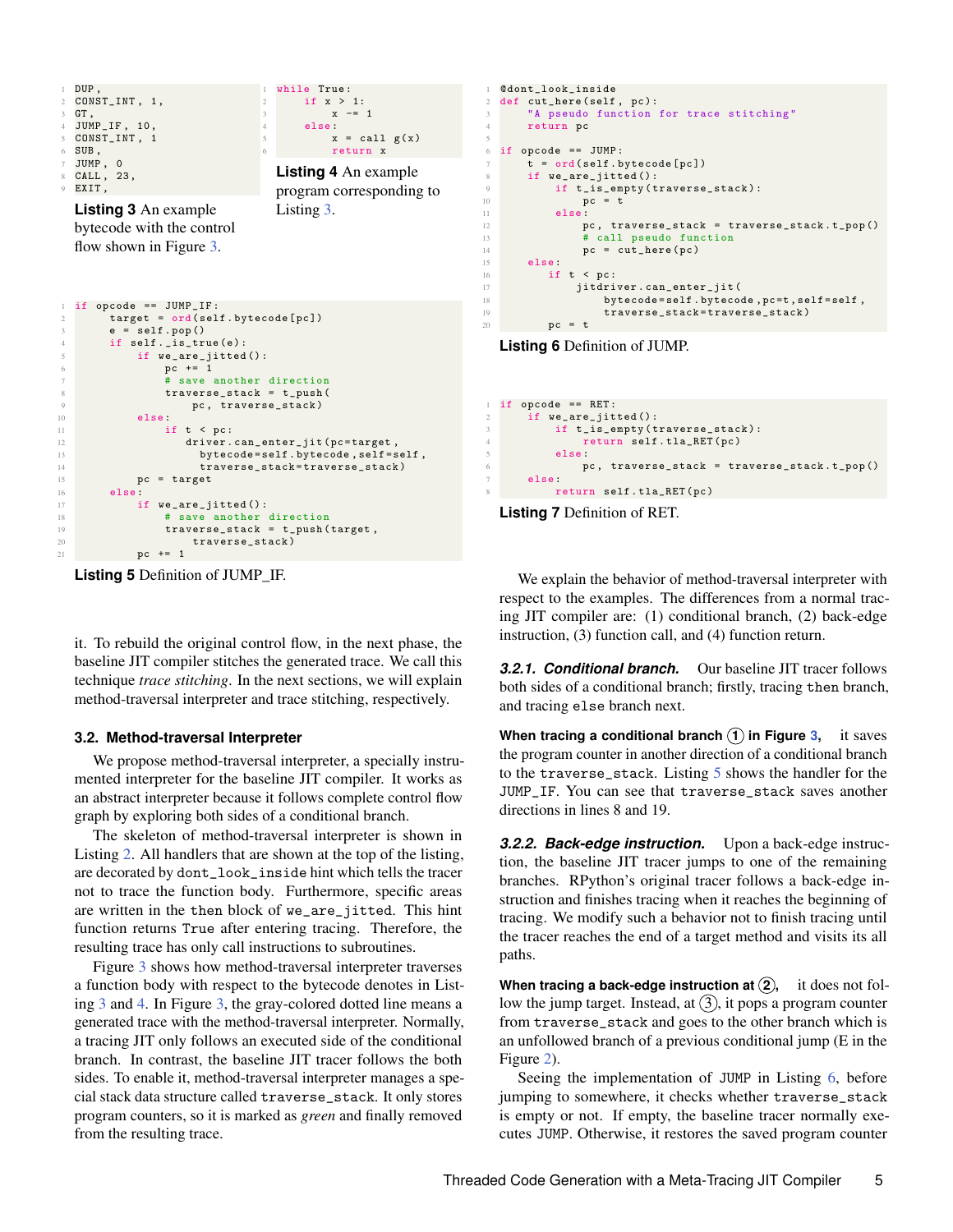<span id="page-5-2"></span>

**Figure 4** The working flow of trace stitching.

```
[ p0 ]
2 i1 = call_i(ConstClass(tla_DUP, p0))
  i2 = call_i (ConstClass ( tla_CONST_INT, p0, 1) )i3 = call_i (ConstClass ( tla_GT, p0, 2) )i4 = \text{call}_i (ConstClass(\text{is\_true}, p0, 4))guard_true (i4) [p0]
  i5 = call_i (ConstClass ( tla_CONST_INT, p0, 7) )i6 = call_i ( ConstClass (tla_SUB, p0))
  i7 = call_i (ConstClass (cut_{here} , 8))10 i8 = call_i(ConstClass(tla_CALL, p0, 10))<br>11 i9 = call i(ConstClass(tla RET, p0, i8))
  i9 = call_i (ConstClass ( tla_RET, p0, i8) )12 leave_portal_frame (0)
13 finish (i9)
```
**Listing 8** The temporarily generated trace from a methodtraversal interpreter.

from traverse\_stack and goes to that place. To tell the place of a back-edge instruction, we have to call a pseudo function cut\_here. It is used in trace-stitching to restore the original control flow.

**3.2.3. Function call.** To reduce the compilation code size, our baseline JIT compiler does not inline a function call.

**When tracing** CALL **instruction at**  $\overline{4}$ , it does not follow the destination of CALL but emits only a call instruction since subroutines are decorated with dont\_look\_inside.

#### *3.2.4. Function return.*

**When tracing** RET **at 5 ,** first, the baseline tracer checks whether traverse\_stack is empty or not. If not empty, it restores a saved program counter and continues to trace. Otherwise, it executes RET instruction. The implementation is shown in Listing [7,](#page-4-4) and the behavior is almost same to JUMP.

We finally get the following trace as shown in Listing [8.](#page-5-1) Note that it is still linear, so we will cut and stitch the generated trace to restore the original control flow.

#### **3.3. Trace Stitching**

The obtained trace by tracing method-traversal interpreter is a linear execution path, since the tracer is led to track all paths by the interpreter. For correct execution, we propose trace stitching, which is a technique to reconstruct the original control flow.

Figure [4](#page-5-2) shows how trace stitching works, and  $|1| - |5|$ indicate its working flow.  $\vert 1 \vert$ : the tailor cuts where cut\_here indicates to handle each branch as a separate trace. In Figure [4,](#page-5-2) the tailor cuts the node B in Figure [4](#page-5-2) that cut\_here points to;  $|2|$ : the tailor restores the conditional branch by compiling the trace  $E - F$  as a bridge. When compiling as a bridge, the tailor emits a label L and rewrites the definition of an original guard failure that is placed at B; 3 : the tailor restores JUMP instruction at the bottom of D.

4 : it copies variables and instructions that are not in the scope of the branch  $B - E - F$  for run-time correctness. Finally,

After that,

**5**: the tailor folds or removes constants or unused variables/instructions, respectively.

As a result, we get the trace tree as shown in the rightest side of Figure [4.](#page-5-2) Inside the RPython, the trace tree is represented as two traces shown in Listing [9.](#page-6-0) There is no linear trace, but one trace and bridge are connected with a guard failure. If guard\_true(i4) is failed, the control goes to the Bridge 1 and executes it.

# <span id="page-5-0"></span>**4. Performance of Simulated Threaded Code Generation**

In this section, we experimentally evaluate the potential performance of our threaded code generation by simulating the behavior with PyPy. We here compare the threaded code performance against the interpreter performance, although we are also interested in that against the best possible threaded code performance. It would be an interesting future work to implement and compare different threaded code generations in real-world languages like Python.

In Section [3,](#page-2-0) we described the idea of threaded code generation that enables a baseline compilation with a meta-tracing JIT compiler. The question arises whether the technique is effective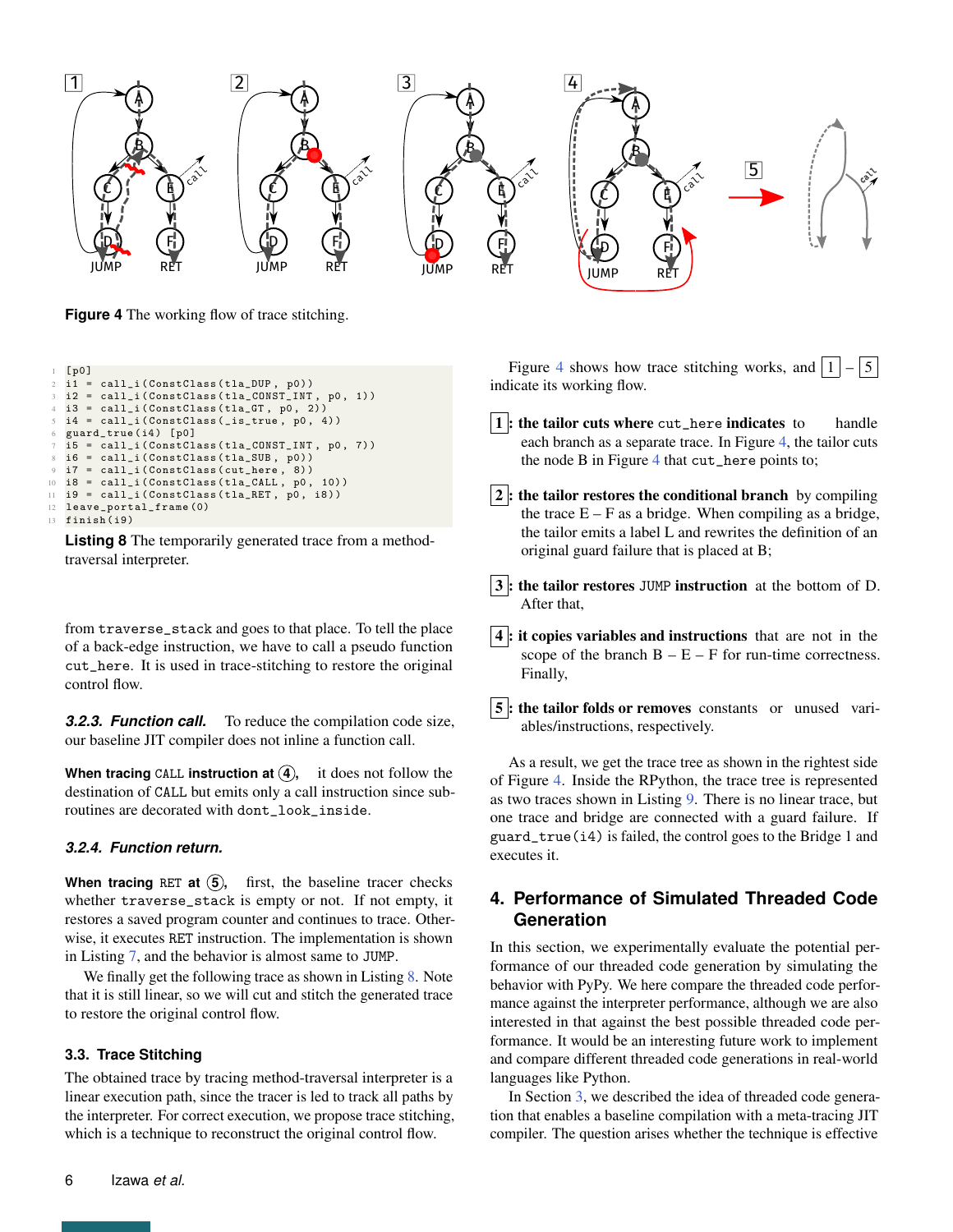<span id="page-6-2"></span>

**Figure 5** Speed-up ratio of STCG (left-hand side) and PyPy's tracing JIT compiler (right-hand side) related to the interpreter. They are executed on PyPy's original micro benchmark suite plus our original ones. X-axis and Y-axis mean every iteration and speed-up ratio standardized to interp. execution, respectively. Dots are plotted every five iterations.

```
\frac{1 \text{ # Loop 1, token number is } 13458300}{1001}[ p0 ]
 3 i1 = call_i(ConstClass(tla_DUP, p0))<br>4 i2 = call i(ConstClass(tla CONST INT
   i2 = \text{call}_i (ConstClass ( tla_CONSTINT, p0, 1) )5 i3 = call_i (ConstClass (tla_GT, p0, 2))i4 = \text{call}_i \left( \text{ConstClass} \left( \begin{matrix} 1 & 0 \\ 0 & 1 \end{matrix} \right) \right)guard_true (i4) [p0] # pointing to Bridge 1
 8\, i5 = call_i (ConstClass (tla_CONST_INT, p0, 7))
9 i6 = call_i ( ConstClass ( tla_SUB , p0 ))
10 # targeting to its own top
11 jump (p0 , descr = TargetToken (13458300) )
12
13 # Bridge 1, token number is 1345340
14 [ p0 ]
15 \text{ i}8 = \text{call}_i \left( \text{ConstClass} \left( \text{tla}_{\text{L}} \text{CALL}, p0, 10 \right) \right)16 i9 = call_i (ConstClass (tla_RET, p0, i8))<br>17 leave portal frame (0)
   leave_portal_frame (0)
18 finish (i9)
```
**Listing 9** Tailored traces. One linear trace is converted into one trace and one bridge, and they are connected with a guard failure.

at runtime or not. To answer the question, we measured JIT compilation time and code size of traces of PyPy's tracing JIT compiler and our simulated threaded code generation (SMTG), respectively. In addition, we compared the potential performance of the two following executions: PyPy 3.7 with SMTG and interpreter-only execution.

## <span id="page-6-1"></span>**4.1. Simulated Threaded Code Generation (STCG) in PyPy**

To measure the potential performance of our threaded code generation, we need to reproduce its behavior on PyPy. The brief ideas of the *simulated threaded code generation (STCG)* are;

Idea 1. All subroutines are not inlined, but call instructions to subroutines are left.

Idea 1 can be easily reproduced by adding dont\_look\_inside to the PyPy interpreter manually. The problem is how to reproduce idea 2. The current PyPy doesn't have such a function, but it has a guard failure. A guard failure is a runtime check to ensure the correctness of the generated trace. When the number of failing a guard surpasses a threshold, a tracing JIT starts to trace the destination of a guard and connects the original trace and the generated trace from a guard. Then, if we run programs with enough time, all runtime paths are eventually traced by a guard failure. Therefore, we can reproduce the behavior of idea 2 by running the benchmarks for a long time.

## **4.2. Setup**

In this section, we explain the environment and how we performed our preliminary experiments.

*4.2.1. System* We conducted the preliminary benchmark on the following environment; CPU: Ryzen 9 5950X, Mem: 32GB DDR4-3200MHz, OS: Ubuntu 20.04.3 LTS with a 64-bit Linux kernel 5.11.0-34-generic.

*4.2.2. Implementation* We used the original PyPy 3.7 versioned  $7.3.5^5$  $7.3.5^5$  $7.3.5^5$ , and our modified PyPy 3.7 with STCG<sup>[6](#page-0-0)</sup>.

*4.2.3. Programs for Experiments* You can find all bench-mark programs here<sup>[7](#page-0-0)</sup>. We chose all benchmarks that can be executed without any other libraries. Especially, fib and tak are programs causing the path-divergence problem.

*4.2.4. Methodology* We conducted two experiments on PyPy's original micro benchmark suite plus our original ones;

Idea 2. Tracing all paths of a target program area *at once*.

<sup>5</sup> <https://downloads.python.org/pypy/pypy3.7-v7.3.5-linux64.tar.bz2>

<sup>6</sup> [https://foss.heptapod.net/pypy/pypy/-/tree/branch/py3.7-hack-measure](https://foss.heptapod.net/pypy/pypy/-/tree/branch/py3.7-hack-measure-bytecode-dispatch) [-bytecode-dispatch](https://foss.heptapod.net/pypy/pypy/-/tree/branch/py3.7-hack-measure-bytecode-dispatch)

<sup>7</sup> [https://foss.heptapod.net/pypy/benchmarks/-/tree/topic/python3](https://foss.heptapod.net/pypy/benchmarks/-/tree/topic/python3_benchmarks/bitbucket-pr-5) [\\_benchmarks/bitbucket-pr-5](https://foss.heptapod.net/pypy/benchmarks/-/tree/topic/python3_benchmarks/bitbucket-pr-5)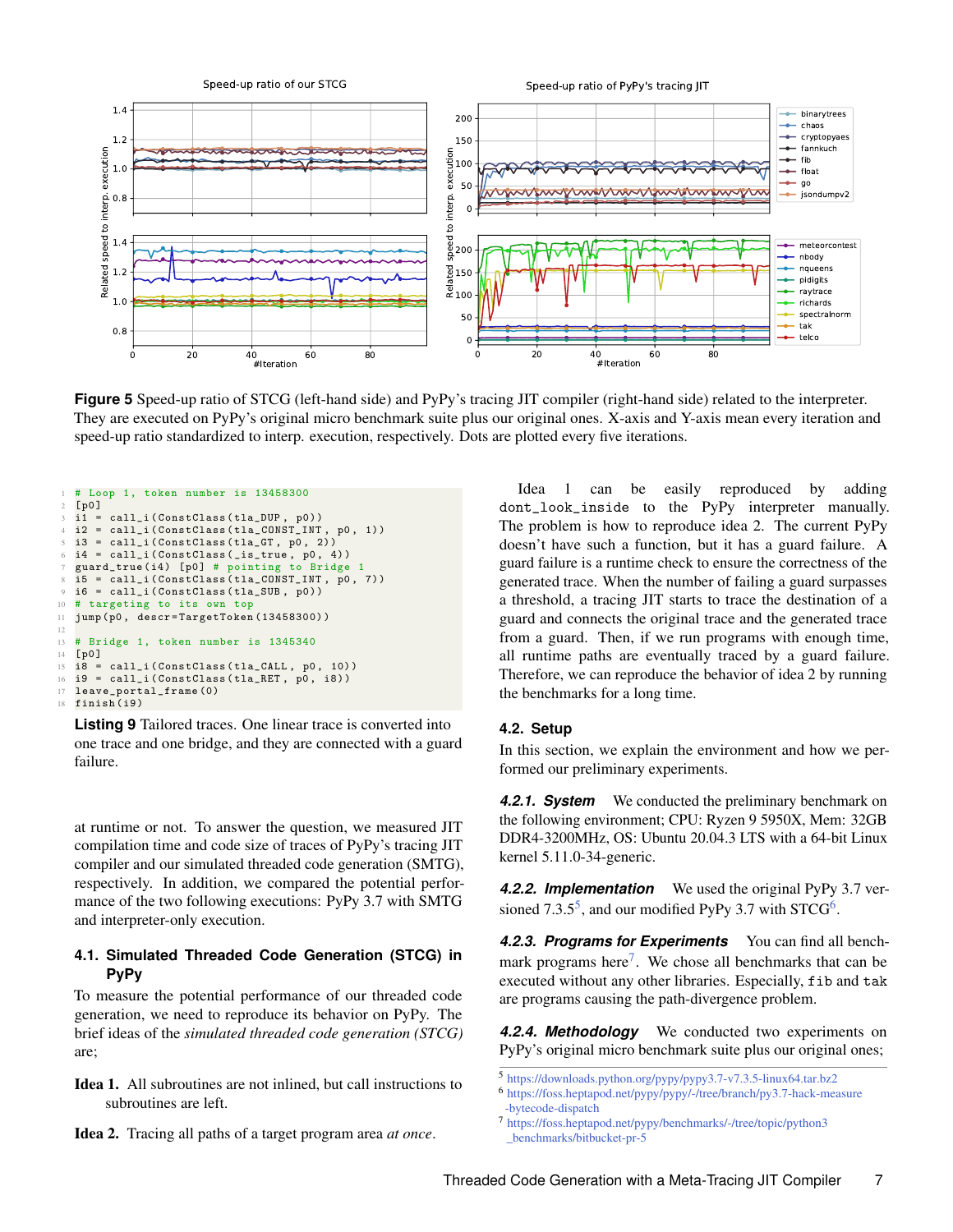Experiment 1. Measuring the overhead of tracing and compilation in our STCG.

Experiment 2. Measuring the stable speeds of our STCG.

**Experiment 1.** To measure the overhead of tracing and compilation, we used PyPy 3.7–7.3.5 with a tracing JIT and our STCG. We measured their compilation time and the size of traces to compile, and normalized them to PyPy with a tracing JIT. The compilation time includes tracing. Note that the implementation of our full-fledged threaded code generation on PyPy is ongoing, so we simulate the behavior (we describe how to do it in Section [4.1\)](#page-6-1). The results are shown in Figure [6.](#page-8-0)

**Experiment 2.** To compare a stable speed, we compared the STCG on PyPy 3.7 with the interpreter-only execution. The interpreter-only execution means that we turn off the JIT compilation by passing --jit off when running scripts. We calculated the averages and standard deviations of the STCG normalized to the interpreter-only execution. The results are shown in Figure [7.](#page-8-1)

We set the max iteration count 100 from the results that plot the related speed-up ratio in the STCG and PyPy's tracing JIT as shown in Figure [5.](#page-6-2) From those results in the STCG, we can confirm that almost all programs except reach their stable state after the 5th iteration. In addition, the PyPy's tracing JIT reaches its stable speed after the 30th iteration. Experiment 1 requires a number of operations and times for compilation, and experiment 2 needs STCG's stable speed; in this context, we decide that the max iteration count 100 is enough to reach the stable speed. Thus, in experiment 2, we exclude the first 5 iterations for calculating the average value of every program's stable speed.

## **4.3. Result of Experiment 1: The Overhead of Our STCG**

The objective of this experiment is to potentially evaluate the start-up time of our simulated threaded code generation. The results are shown in Figure [6.](#page-8-0) On average, in the case of trace sizes to compile, PyPy 3.7 with STCG is about 78 % smaller than PyPy 3.7–7.3.5 with a tracing JIT, and 13 of 17 programs are about 50 % smaller than PyPy's tracing JIT. In addition, in the case of compilation time, PyPy 3.7 with STCG is about 60 % shorter than PyPy 3.7–7.3.5 with a tracing JIT. 13 of 17 programs, that are same to the case of the size of traces to compile, are 60 % shorter than PyPy's tracing JIT. However, PyPy 3.7 with STCG size of traces and compilation time on nbody is almost the same as that of PyPy's tracing JIT. This program computes the N-body simulation with a matrix calculation. This calculation is implemented as a big for-loop, so there is less effect on performing threaded code generation than full-optimized tracing.

## **4.4. Result of Experiment 2: The Stable Speed**

The results are summarized in Figure [7](#page-8-1) (their values in every iteration are shown in Figure [5\)](#page-6-2). The results of PyPy 3.7 simulated threaded code generation are normalized to the interpreter only execution. On average, STCG is 7% faster than the interpreter only. PyPy 3.7 with STCG is over 4 % faster in 9 of the

17 benchmarks, and  $\pm$  3 % faster in 8 of the 17 benchmarks. In particular, meteorcontest and nqueens are from about 27% to 34 % faster than the interpreter.

#### **4.5. Discussion**

In experiment 1, there is a relation between the size of traces and the compilation time. Our simulated threaded code generation can reduce the size of traces and compilation time, so we can use it for reducing the start-up time.

Moreover, programs with the path-divergence problem (fib and tak) are at least 96 % smaller and 80 % faster in trace size and compilation time, respectively. In general, when the path-divergence problem occurs, retracing often happens, and too many traces overlap each other and lead to high overhead in run-time performance. However, the result shows that the STCG traces and compiles only a primary hot function, so the trace sizes and compilation time are much smaller and shorter than a tracing JIT. Thus, we can say that a method-based threaded code can reduce the trace size and compilation time.

From both experiments, we can infer that our method-based threaded code generation will bring some benefits to a start-up performance. To make the technique more effective, we should select functions that have similar structure to meteorcontes and nqueens as well as programs with the path-divergence problem. In those programs, much part of one primary solver function with complex conditional branches is executed inside the main loop, but the other functions are not. In other words, during solving conditions, instead of running a main single region over and over, some regions are sometimes run randomly. This execution model potentially causes the path-divergence problem. Thus, a method-based threaded code generation can work effectively on such programs. To enhance the effectiveness of our method-based threaded code generation with this assumption, we need to select programs with complex conditional branches inside a long iteration in addition to programs which indeed cause the path-divergence problem.

**Limitation of Threaded Code Generation.** Threaded code generation is placed at the initial compilation tier, so the compilation limits further optimizations. For example, since the compilation does not inline an instruction handler but leaves a call instruction to that. We notice that there are gaps between this baseline JIT compilation and the tracing JIT that RPython provides. Thus, this gap suggests that we need several optimizations between the baseline and tracing JITs.

To allow further optimizations like allocation removal, we are going to implement higher levels of baseline JIT compilation. For instance, the tier-2 baseline JIT just inlines a stack manipulation, but other operations are not. The tier-3 baseline JIT inlines auxiliary methods but others are not inlined. We are able to realize those levels at low cost by placing dont\_look\_inside to each method header.

# <span id="page-7-0"></span>**5. Related Work**

The trade-off between compilation time and peak performance has been actively discussed in the context of compiler implementation. For long-running applications such as server-side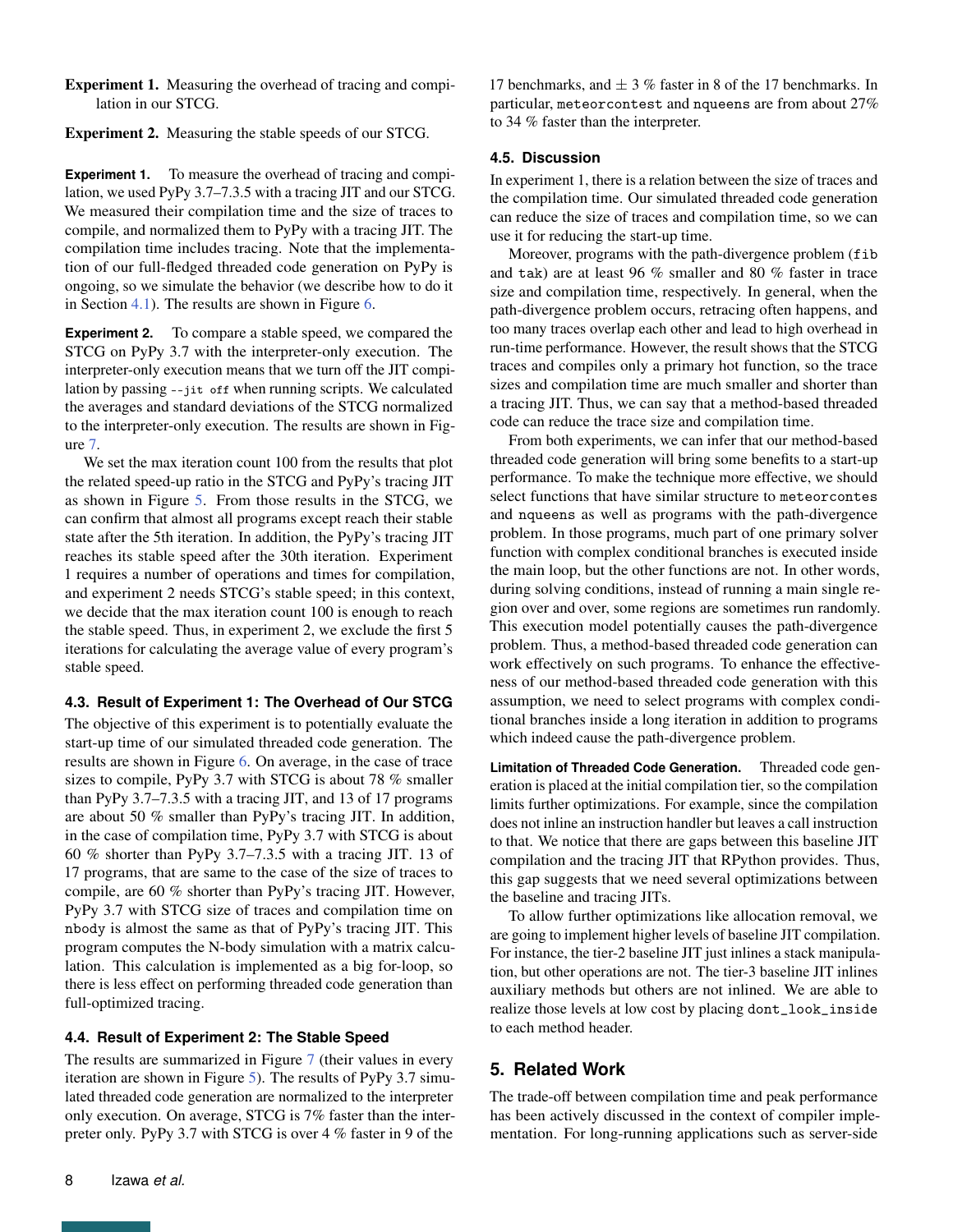<span id="page-8-0"></span>

**Figure 6** The results of the size of traces to compile and compilation time including tracing. In all results the Y-axis means PyPy 3.7 with our simulated threaded code generation (STCG)'s relative value to PyPy 3.7–7.3.5's tracing JIT compiler. The X-axis stands for the name of every program. The left-hand side shows the relative trace size, and the right-hand size is the relative compilation time. Lower is better.

<span id="page-8-1"></span>

**Figure 7** The results of a preliminary benchmark experiment. In all results the Y-axis means speed up ratio of the threaded code generation comparing to the interpreter-only execution, and the X-axis stands for the name of every program. The error bars mean standard deviations. Higher is better.

programs, we would accept a long compilation time. In contrast, for short-term applications such as GUI programs or batch processing programs, we would require a better response time, hence we usually apply a baseline JIT compiler at first.

The Java  $HotSpot^{TM} VM$  has two JIT compilers: the server compiler [\(Paleczny et al.](#page-10-6) [2001\)](#page-10-6) and the client compiler [\(Kotz](#page-10-7)[mann et al.](#page-10-7) [2008\)](#page-10-7). The server compiler is a highly optimizing compiler and is tuned to gain a faster peak-time performance with lower compilation speed. On the other hand, the client compiler is a JIT compiler designed for low start-up time and

small memory footprint.

The Firefox baseline compiler [\(Vijayan](#page-10-8) [2013\)](#page-10-8) is a warmup compiler used in the IonMonkey JavaScript JIT compiler [\(Mozilla](#page-10-9) [2016\)](#page-10-9). Firefox's baseline JIT is designed to work as an intermediate layer between interpretation and highly optimizing JIT compilation. Firefox used different JIT compilers, JaegerMonkey and IonMonkey, depending on the situation, but it had several issues. For example, the calling conventions of the two compilers are different. Moreover, JaegerMonkey itself has a too complex structure to easily extend. Firefox's baseline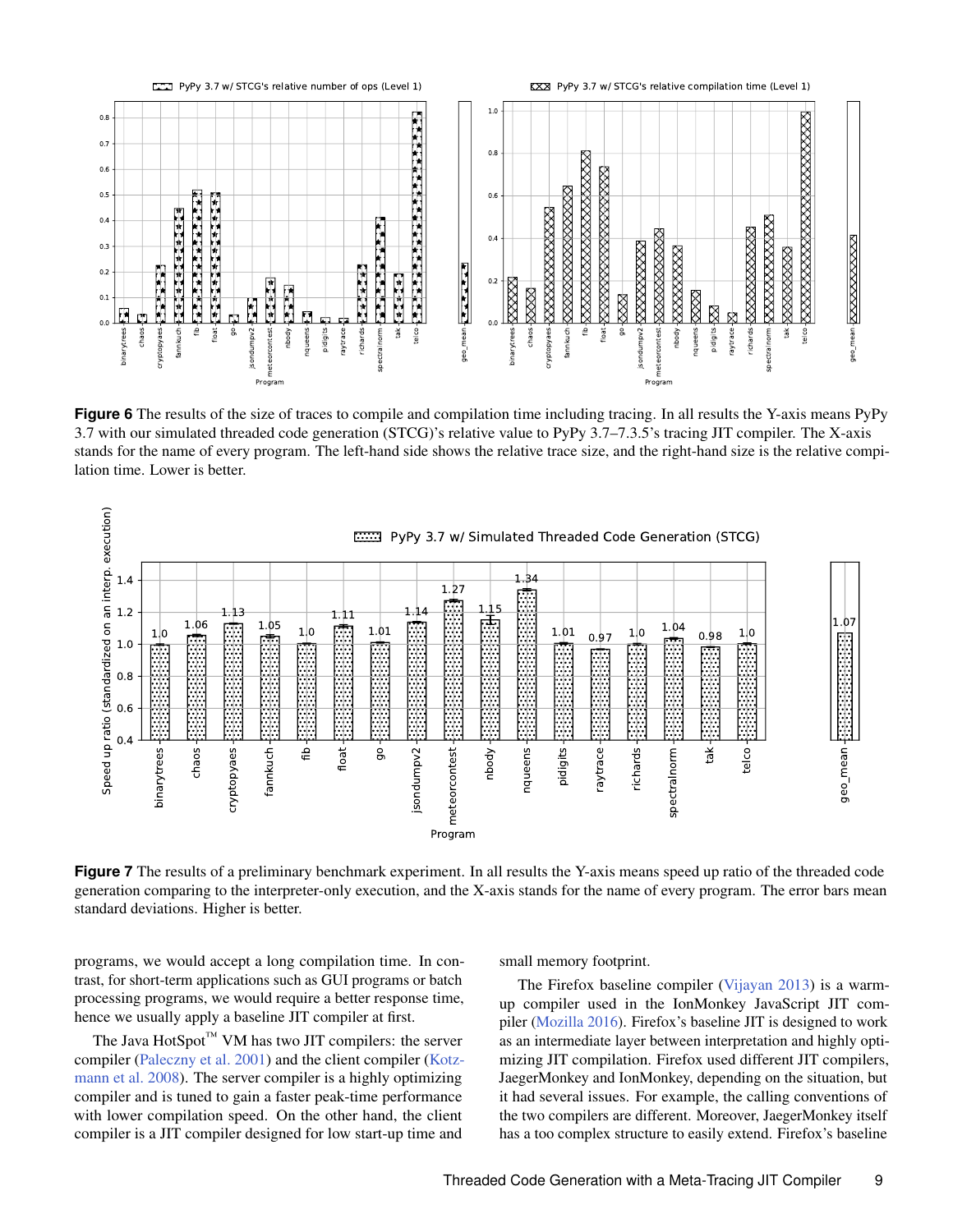JIT compiler is designed to solve these issues. Its baseline JIT compiler is simpler than other compilers, but runs 10–100 times faster than interpretation.

The Liftoff [\(Google](#page-9-10) [2018\)](#page-9-10) is a baseline JIT compiler for V8 and WebAssembly. V8 has an older JIT compiler called TurboFan, but its compilation process is complicated, and it consumes longer compilation time. Liftoff makes the code quality secondary in order to achieve a faster start-up time, which is the key difference from the TurboFan compiler.

The Safari's JavaScript engine, JavaScriptCore, has 4-tier optimization levels in its VM (?). The engine consists of low-level interpreter (tier-1), baseline JIT (tier-2), data-flow graph JIT (DFG, tier-3), and forth-tier JIT (FTJ, tier-4) compilers. Execution firstly enters the interpreter-tier, and level-shifting between every JIT compiler can be executed by on-stack replacement (OSR) (?). In particular, the baseline JIT does not apply serious optimizations but just eliminates the interpretation overhead. Polymorphic inline caching (PIC) (?) is used in the baseline JIT a classic optimization technique to remove dynamic method dispatching, and profiling information gathered when PIC is performed are passed to higher-level JIT compilers.

# <span id="page-9-5"></span>**6. Conclusion and Future Work**

## **6.1. Conclusion**

In this paper, we proposed the idea of a method- and threadedcode-based RPython's baseline JIT compiler and how to implement them on top of RPython. The essential technique is trace tailoring that consists of the method-traversal interpreter and trace stitching. A method-traversal interpreter is an interpreter design that tricks the trace to follow all paths of a target function. Trace stitching rebuilds a trace tree from a resulting trace generated from a method-traversal interpreter, aiming to restore the original control flow. In average, our experiments report that threaded code can reduce the size of traces and compilation time by about 80 % and 60 %, respectively. It can run 7 % faster than the interpreter-only execution in the case of a stable speed.

# **6.2. Future Work**

**Multitier Adaptive Compilation.** In the viewpoint of code quality and compilation time, our threaded code generation is placed at an interpreter execution and tracing JIT compilation. We would connect them and shift the compilation level depending on a target program. For example, we start baseline JIT compilation before applying tracing JIT compilation. Then, when we find a program fragment that is suitable for tracing JIT compilation, we use a tracing JIT compiler instead of a baseline JIT compiler. In the future, we would realize such an adaptive compilation strategy on RPython.

**Implementing Threaded Code Generation on PyPy.** Currently, we designed a method-traversal interpreter for a tiny language and created a compiler that could emit a trace tree that contains only call instructions to subroutines. Our next task is to implement our idea on PyPy. By comparing with the original tracing JIT in RPython and PyPy, we will see how much start-up time and memory footprint can be reduced in practice. Finally, we

will verify the effectiveness of our baseline JIT on productionlevel applications by using the PyPy that has a baseline, method (that will be extended from baseline JIT), and tracing compilation strategies. Given this context, we will implement it in Python with the PyPy interpreter to run production-level benchmarks.

## **Acknowledgments**

We would like to thank the reviewers of the ICOOOLPS 2021 workshop for their valuable comments. This work was supported by JSPS KAKENHI grant number 18H03219, 21J10682, and JST ACT-X grant number JPMJAX2003.

# **References**

- <span id="page-9-3"></span>Alpern, B., Attanasio, C. R., Cocchi, A., Lieber, D., Smith, S., Ngo, T., ... Mergen, M. (1999). Implementing jalapeño in java. In *Proceedings of the 14th acm sigplan conference on object-oriented programming, systems, languages, and applications* (p. 314–324). New York, NY, USA: Association for Computing Machinery. doi: 10.1145/320384.320418
- <span id="page-9-7"></span>Bell, J. R. (1973, June). Threaded code. *Commun. ACM*, *16*(6), 370–372. doi: 10.1145/362248.362270
- <span id="page-9-0"></span>Bolz, C. F., Cuni, A., Fijalkowski, M., & Rigo, A. (2009). Tracing the meta-level: Pypy's tracing jit compiler. In *Proceedings of the 4th workshop on the implementation, compilation, optimization of object-oriented languages and programming systems* (pp. 18–25). New York, NY, USA: ACM. doi: 10.1145/1565824.1565827
- <span id="page-9-9"></span>Ertl, M. A., & Gregg, D. (2003). The structure and performance of efficient interpreters. *Journal of Instruction-level Parallelism*, *5*.
- <span id="page-9-2"></span>Felgentreff, T., Pape, T., Rein, P., & Hirschfeld, R. (2016). How to build a high-performance vm for squeak/smalltalk in your spare time: An experience report of using the rpython toolchain. In *Proceedings of the 11th edition of the international workshop on smalltalk technologies* (pp. 21:1–21:10). New York, NY, USA: ACM. doi: 10.1145/2991041.2991062
- <span id="page-9-6"></span>Fijałkowski, M., Rigo, A., Lamy, R. G. R., Pawlus, S., Oruganti, ´ A., & Barrett, E. (2014). *Hippyvm - an implementation of the php language in rpython.* Retrieved from [http://hippyvm](http://hippyvm.baroquesoftware.com/#performance) [.baroquesoftware.com/#performance](http://hippyvm.baroquesoftware.com/#performance)
- <span id="page-9-1"></span>Gaynor, A., Felgentreff, T., Nutter, C., Phoenix, E., Ford, B., & PyPy development team. (2013). *A high performance ruby, written in RPython.* Retrieved from [http://docs.topazruby](http://docs.topazruby.com/en/latest/) [.com/en/latest/](http://docs.topazruby.com/en/latest/)
- <span id="page-9-10"></span>Google. (2018). *Liftoff: a new baseline compiler for webassembly in v8.* Retrieved from <https://v8.dev/blog/liftoff>
- <span id="page-9-8"></span>Hong, P. J. (1992, October). Threaded code designs for forth interpreters. *SIGFORTH Newsl.*, *4*(2), 11–16. doi: 10.1145/ 146559.146561
- <span id="page-9-4"></span>Izawa, Y., & Masuhara, H. (2020). Amalgamating different jit compilations in a meta-tracing jit compiler framework. In *Proceedings of the 16th acm sigplan international symposium on dynamic languages* (p. 1–15). New York, NY, USA: Association for Computing Machinery. doi: 10.1145/3426422.3426977